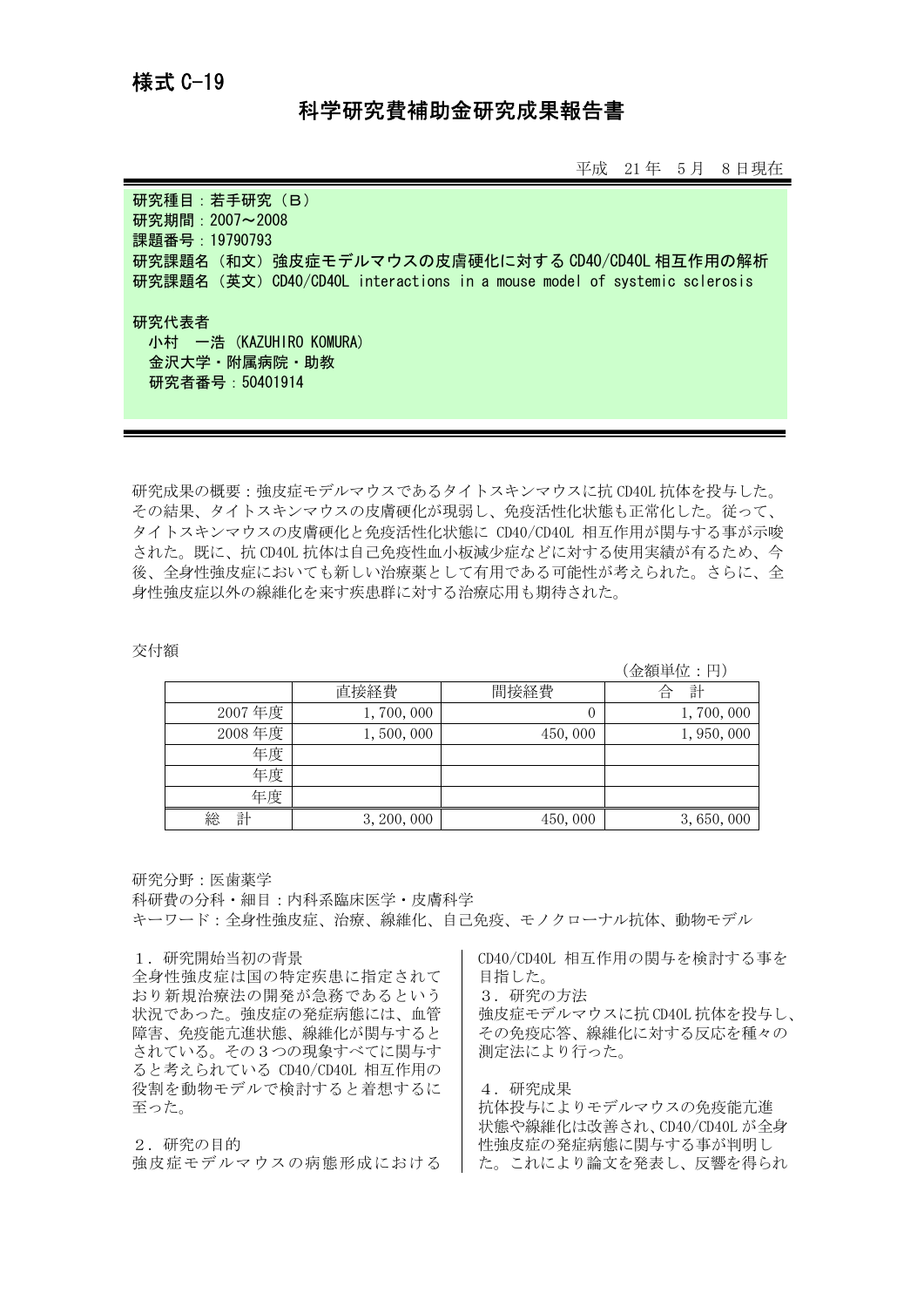た。また、新規治療法開発の可能性が期待さ れる。今後は臨床応用可能であるかを明らか にしたい。

5.主な発表論文等 (研究代表者、研究分担者及び連携研究者に は下線)

〔雑誌論文〕(計 26 件)

- 1. Yoshizaki A, Komura K, et al.(11人中3 番目) Clinical Significance of Serum Hyaluronan Levels in Systemic Sclerosis: Association with Disease Severity. J Rheumatol. 2008 Sep;35(9):1825-9. 査読あり
- 2. **Komura K**, et al.  $(13)$   $\downarrow$  中 1 番 目 ) Increased Serum Soluble. OX40 in Patients with Systemic Sclerosis. J Rheumatol. 2008 ;35(12):2359-62. 査 読あり
- 3. Komura K, et al. (7人中1番目) CD19 Regulates the Development of Bleomycin-induced Pulmonary Fibrosis. Arthritis & Rheumatism. 2008;58(11):3574-84. 査読あり
- 4. Tomimura S, Komura K, et al.(11人中4 番目).Autoantibodies against matrix metalloproteinase-1 in patients with localized scleroderma. J Dermatol Sci. 2008. 52(1):47-54査読あり
- 5. Shimizu K, Komura K, et al (10人中6番 目 ). Involvement of gaseous low molecular monoxides in the cutaneous reverse passive Arthus reaction: cytoprotective action of carbon monoxide. Clin Exp Immunol. 2008. 153(2):245-257. 査読あり
- 6. Yoshizaki A, Komura K, et al  $(12 \text{ }\bigwedge \text{ }\uparrow 3)$ 番目). CD19 regulates skin and lung fibrosis via Toll-like receptor

signaling in a model of bleomycin-induced scleroderma. Am J Pathol. 2008;172(6):1650-63. 査読あ り

- 7. Murata M, Komura K, et al (8人中7番目). Clinical association of serum interleukin-17 levels in systemic sclerosis: is systemic sclerosis a Th17 disease? J Dermatol Sci. 2008;50(3):240-2. 査読あり
- 8. Hara T, Komura K, et al (8人中4番目). Anti-p53 Autoantibody in Systemic Sclerosis: Association with Limited Cutaneous Systemic Sclerosis. J Rheumatol. 2008;35(3):451-7. 査読あ り
- 9. Muroi E, Komura K, et al (7人中4番目). Elevation of Serum Lymphotactin Levels in Patients with Systemic Sclerosis. J Rheumatol. 2008 :35(5):834-8. 査読あり
- 10. Iwata Y, Komura K, et al  $(10)$  (中2番目). Correlation of IgE autoantibody to BP180 with a severe form of bullous pemphigoid. Arch Dermatol. 2008; 144(1):41-8. 査読あり
- 11. Hamaguchi Y, Komura K, et al  $(13)\sqrt{+5}$ 番 目 ). The clinical relevance of serum antinuclear antibodies in Japanese patients with systemic sclerosis. Br J Dermatol. 2008;158(3):487-95. 査読あり
- 12. **Komura K,**  $(5\text{ A} + 1\text{ )}$  Sato S. The Elevation of IgG Levels Is a Serological Indicator for Pulmonary Fibrosis in Systemic Sclerosis with Anti-topoisomerase I Antibodies. Clin Exp Dermatol. 2008 33(3):329-32.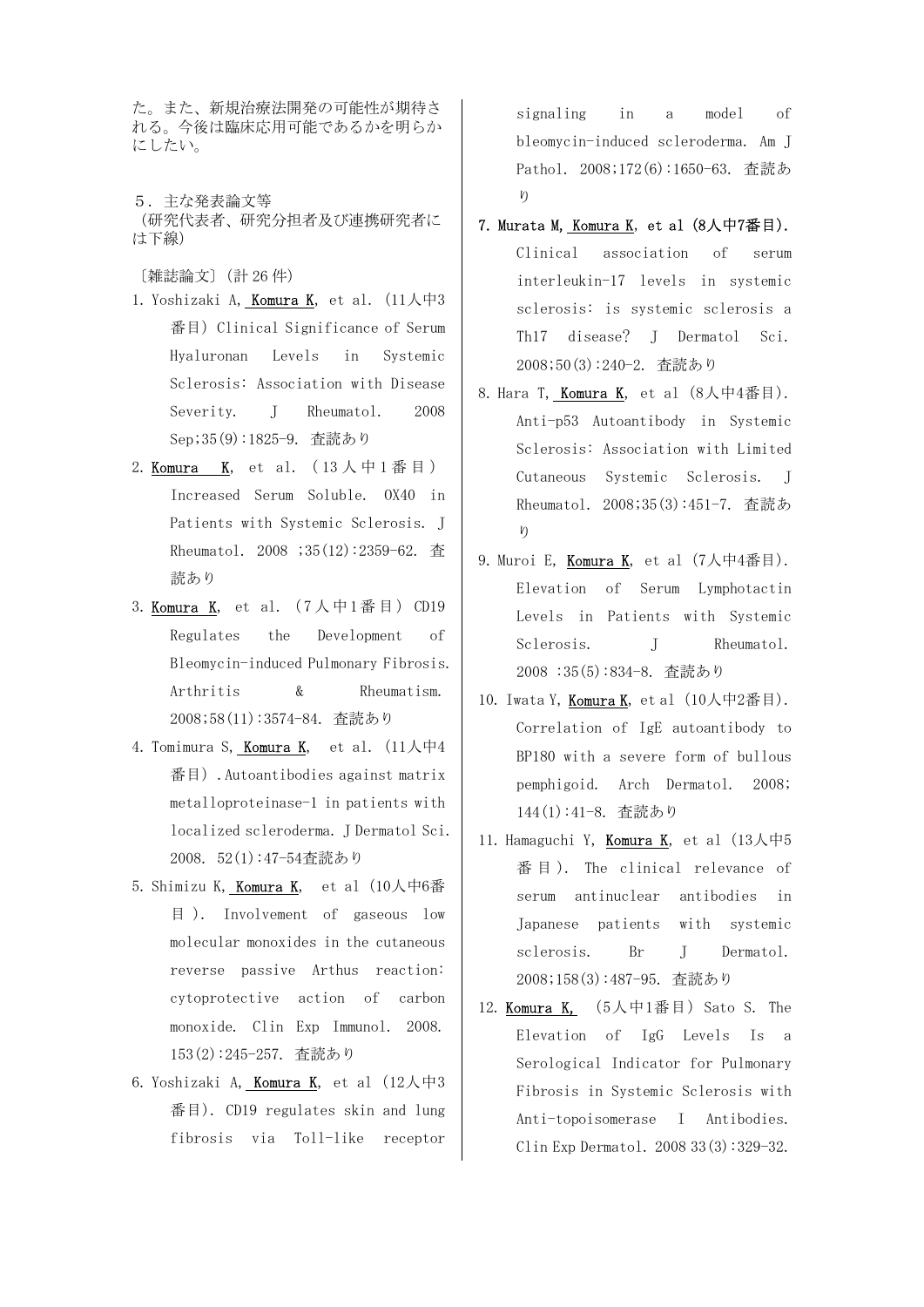査読あり

- 13. Komura K, et al (8人中1番目) Increased Serum IL-23 Levels in Systemic Sclerosis. J Rheumatol. 2008;35(1):120-5. 査読あり
- 14. Komura K, et al  $(11)$   $\uparrow$   $\uparrow$  1 番 目 ). Blockade of CD40-CD40 ligand interactions attenuates skin fibrosis and autoimmunity in the tight-skin mouse. Ann Rheum Dis. 2008;67(6):867-72. 査読あり
- 15. 小村一浩ほか (4人中1番目). 接触皮膚炎 では、塩酸エピナスチンはE-セレクチン の機能を抑制する.薬理と治療36巻1 号.33-37.2008.査読あり
- 16. 吉崎歩, 小村一浩ほか(5人中3番目).マ ウス接触性皮膚炎において、ロラタジン はPSGL-1の機能を抑制する(原著論文). 臨 牀 と 研 究 (0021-4965)85 巻 12 号 1755-1759. 2008. 査読あり
- 17. 鍬塚大, 小村一浩ほか (8人中2番目).小 児発症の好酸球性筋膜炎の1例.西日本皮 膚科70巻6号 614-617. 2008. 査読あり
- 18. 鍬塚大,小村一浩ほか (10人中4番目).若 年性全身性強皮症の3例.西日本皮膚科70 巻4号 Page371-376. 2008. 査読あり
- 19. 岡崎志帆子,小村一浩ほか(5人中2番 目).クリオフィブリノーゲンが増悪因子 であった難治性下腿潰瘍の1例.皮膚科の 臨床.50巻4号. 459-462. 2008. 査読あり
- 20. 横山洋子, 小村一浩ほか(5人中3番目). 足底のDiscoid Lupus Erythematosus皮疹 上に生じたSquamous Cell Carcinomaの1 例.西日本皮膚科70巻1.23-26. 2008. 査 読あり
- 21. Yukami T, Komura K, et al (16人中7番 目 ). Endothelial selectins regulate skin wound healing in cooperation with

L-selectin and ICAM-1. J Leukoc Biol. 2007;82(3):519-31. 査読あり

- 22. Wayaku T, Komura K, et al  $(17/\sqrt{+9})$ 番 目 ). Antigen specificity of antihistone antibodies in connective tissue disease patients with anti-U1RNP antibodies. Rheumatol Int. 2007;28(2):113-9. 査読あり
- 23. Shimizu K, Komura K, et al (7人中5番 目 ). Increased serum levels of nitrotyrosine, a marker for peroxynitrite production, in systemic sclerosis. Clin Exp Rheumatol. 2007;25(2):281-6. 査読あり
- 24. Matsushita T, Komura K, et al  $(9\text{\AA})$ 中5番目). BAFF Antagonist Attenuates the Development of Skin Fibrosis in Tight-Skin Mice. J Invest Dermatol. 2007;127(12):2772-80. 査読あり
- 25. Iwata Y, Komura K, et al (10人中3番 目 ). Autoantibody against peroxiredoxin I, an antioxidant enzyme, in patients with systemic sclerosis: possible association with oxidative stress. Rheumatology. 2007;46(5):790-5. 査読あり
- 26. Kaji K, Komura K et al  $(14/\sqrt{164})$ , Takehara K.Identification of a novel autoantibody reactive with 155 and 140 kDa nuclear proteins in patients with dermatomyositis: an association with malignancy. Rheumatology 2007 Jan;46(1):25-8査読あり

〔学会発表〕(計 1 件)

1. Komura K et al. Blockade of CD40-CD40 Ligand Interactions Attenuates Skin Fibrosis and Autoimmunity in the Tight-skin Mouse. Fedaration of Clinical Immunology Societies 。 2007.6.7. San Diego, CA, USA